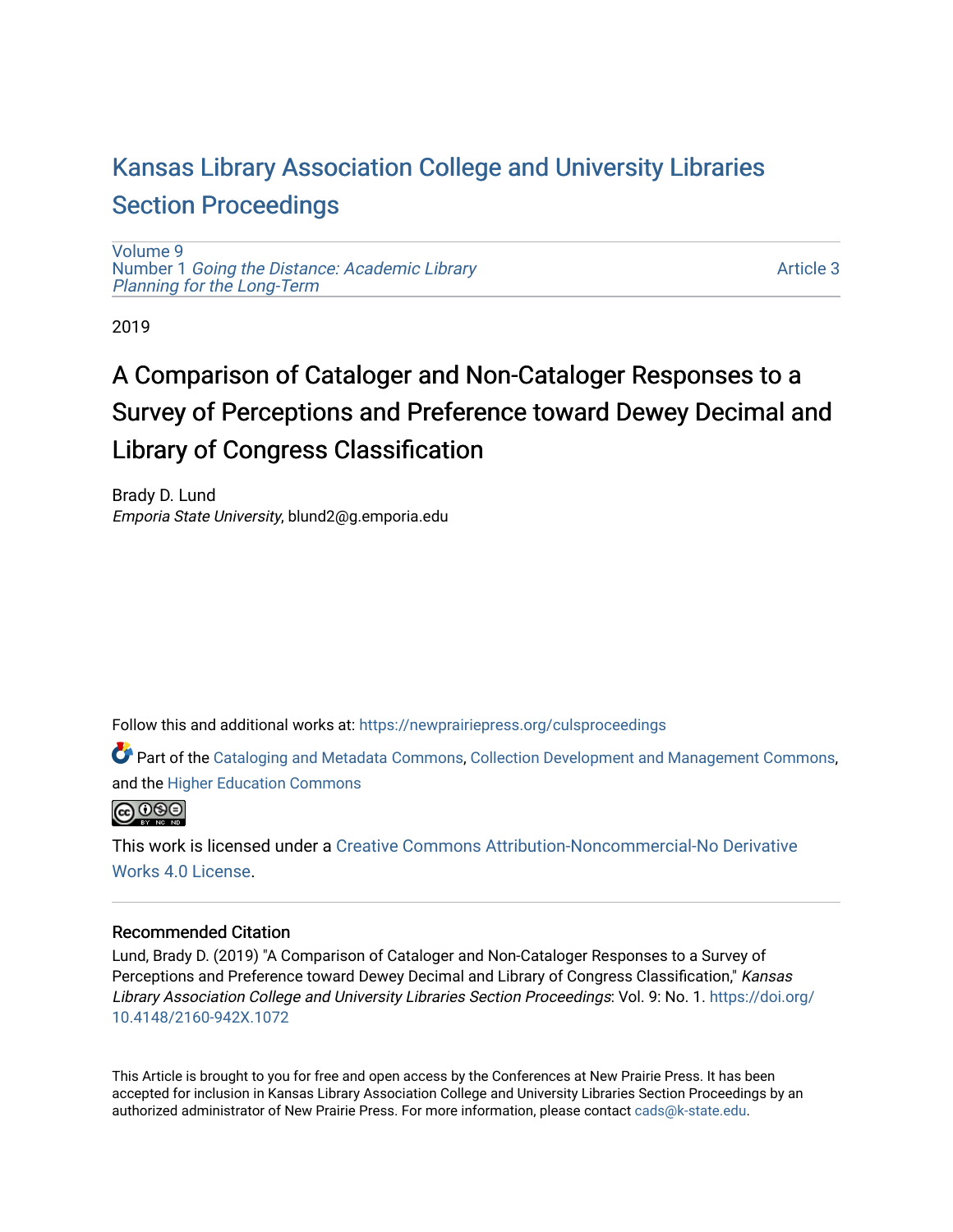## A Comparison of Cataloger and Non-Cataloger Responses to a Survey of Perceptions and Preference toward Dewey Decimal and Library of Congress Classification

## **Abstract**

Serving as a follow-up to Lund and Agbaji's 2018 surveys of library employee preferences towards Dewey Decimal and Library of Congress Classification schemes, this study presents inferential comparisons between the responses of cataloging librarians' and non-cataloging librarians perceptions and preferences towards DDC and LCC. The hypothesis for this research is that, based on the cataloger's expertise in cataloging and classification relative to the average employee, they may have substantially different perceptions/preferences toward library classification schemes. The data, however, do not reflect such a difference. Instead, we find no statistically significant difference between the perceptions of catalogers and non-catalogers and only a small difference in preference exists, which can be explained by confounding variables. This suggests that although cataloging librarians have specialized knowledge about classification, their opinions about classification schemes are not distinct from their non-cataloging peers.

## Keywords

Library Classification, Dewey Decimal Classification (DDC), Library of Congress Classification (LCC), Perceptions, Academic Libraries, Catalogers

## Cover Page Footnote

The researchers would like to thank Drs. Sarah Sutton and Terri Summey at Emporia State University for their guidance in the development of the classification scheme preference survey. We would also like to thank the reviewers for their helpful feedback.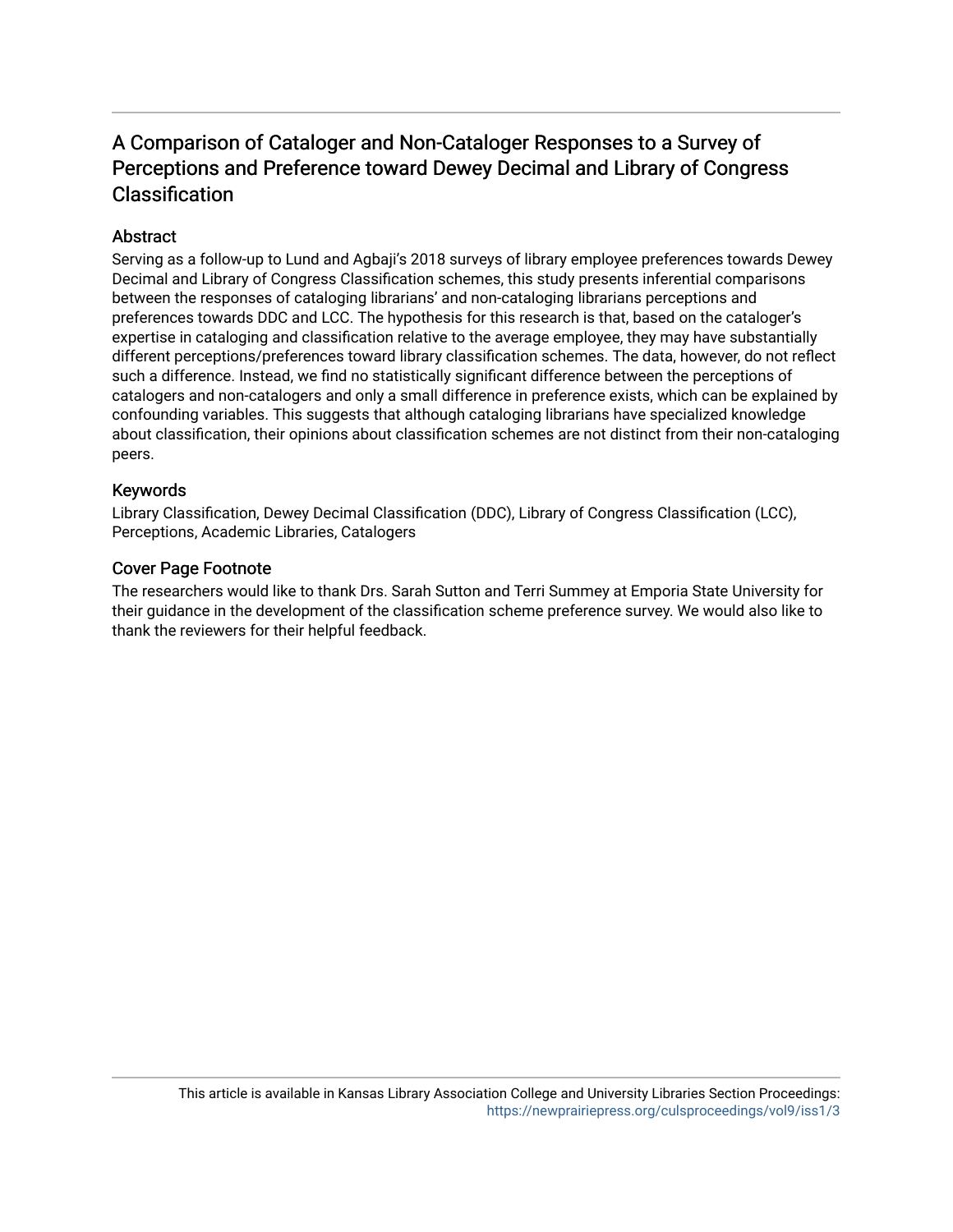#### Introduction

Serving as a follow-up to Lund and Agbaji's 2018 surveys of library employee preferences towards Dewey Decimal and Library of Congress Classification schemes, this study presents inferential comparisons between the responses of cataloging librarians' and non-cataloging librarians perceptions and preferences towards DDC and LCC. The hypothesis for this research is that, based on the cataloger's expertise in cataloging and classification relative to the average employee, they may have substantially different perceptions/preferences toward library classification schemes. The data, however, do not reflect such a difference. Instead, we find no statistically significant difference between the perceptions of catalogers and non-catalogers and only a small difference in preference exists, which can be explained by confounding variables. This suggests that although cataloging librarians have specialized knowledge about classification, their opinions about classification schemes are not distinct from their non-cataloging peers.

#### Literature Review

The present analysis builds upon data collected in a prior study (Lund & Agbaji, 2018a). This study was loosely based on Shorten, Seikel, and Ahrberg's (2005) survey of academic libraries decisions to reclassify collections. One important finding from the Shorten et al. study was that cost and resources were not necessarily the greatest barriers to reclassification. Often high impetus for change paired with low resistance enabled change to occur. These findings supported earlier findings by Stigler and Becker (1977), who found that organizational change occurred only when it would significantly improve utility and not face overwhelming opposition. One of the major purposes of the Lund and Agbaji (2018a) study was to examine relationships between schemes currently in use, perceptions towards these systems, preference for a particular system, and desire/impetus for reclassification. The findings of this study indicated that those individuals who had remained with an organization for a period of time grew accustomed to and preferred the system currently in use, resulting in opposition to change (as captured in qualitative questions pertaining to reluctance towards reclassification). We suggested Zajonc's *familiarity principle* (1968) as a theoretical explanation of why reclassification was not occurring at a greater rate among academic libraries currently using Dewey Decimal Classification, even though the vast majority of academic librarians in the study indicated that DDC was not suitable for academic libraries.

Though virtually all library employees interact with the collections/cataloging system regularly, catalogers have the most intimate relationship with the scheme, given their job duties involving integrating new acquisitions into the collection/scheme. The traits of MLS-credentialed cataloging librarians (technology adoption, social attributes, and professional interests in information organization vs. retrieval or instruction) appear to differ from those of reference/instructional librarians and other library faculty and staff (Xu, 1996; Cox & Myers, 2010). Given these differences in traits, competencies, and duties, it may be possible that the findings in this study for cataloging librarians' perceptions and preferences towards classification schemes would differ from the overall findings reported by Lund and Agbaji (2018a). While these data were collected during the initial study, a perceived lack of significance on the part of the authors prevented it from being presented in the initial article; this paper will present these findings.

#### Methods

This study uses data collected from the Lund and Agbaji 2018 survey of academic library employees' perceptions and preferences towards the major library classification schemes (Dewey Decimal and Library of Congress). The survey was administered using the Qualtrics survey tool and was distributed directly to a random sample of academic library employees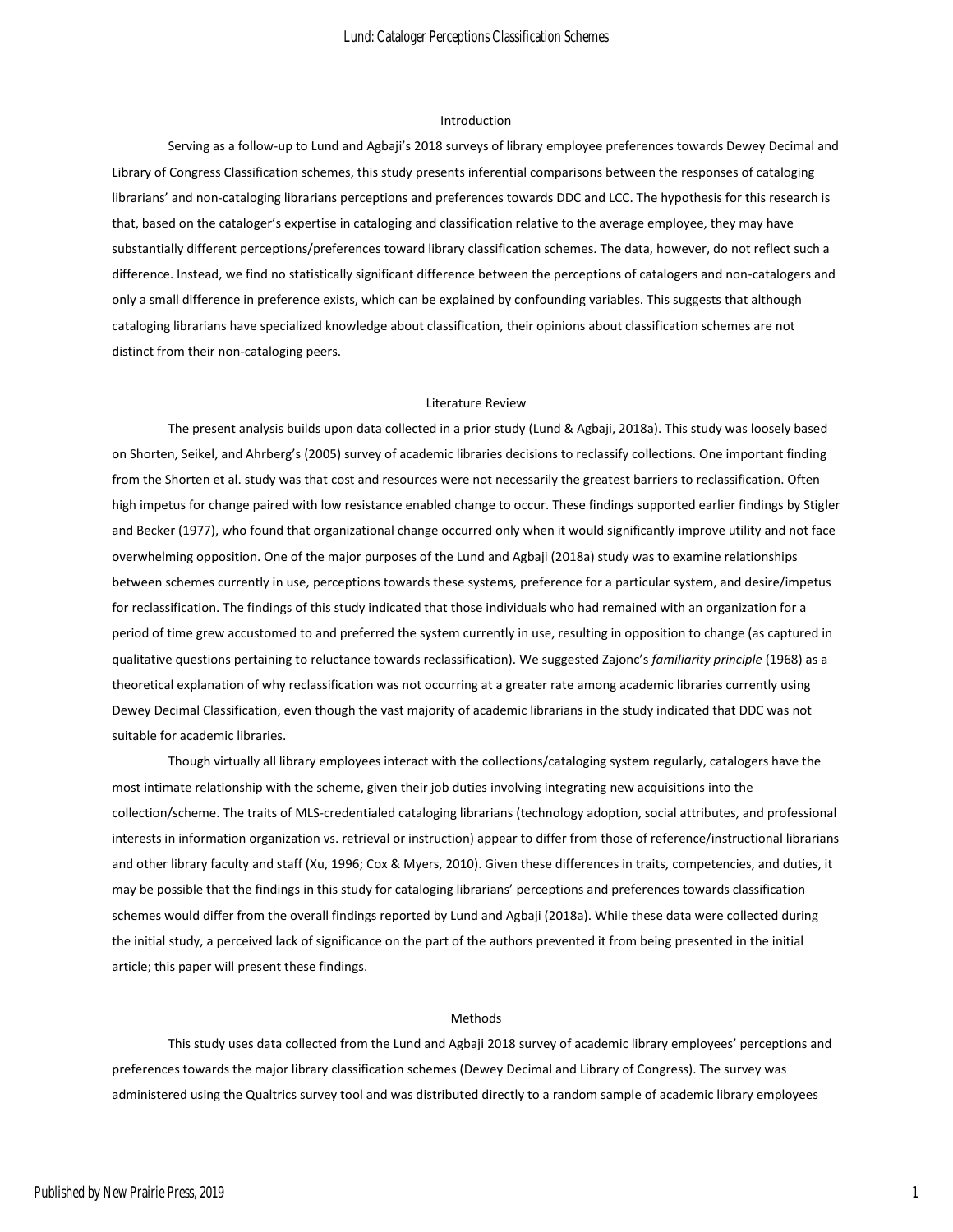#### *Kansas Library Association College and University Libraries Section Proceedings, Vol. 9 [2019], No. 1, Art. 3*

from across the United States via email. This random sample was developed by exporting the names of all colleges and universities in the United States from the National Center of Educational Statistics and using a random number generator to select 100 of these institutions. The survey consisted of seven demographic questions (highest level of educational achievement, job title, size of academic library), seven Likert or multiple-choice items (perception of ease of use for both DDC and LCC, perception of effectiveness of organization for both DDC and LCC, and preference of DDC/LCC in general, as a library employee, and as a library patron), and two-open ended questions (for additional comments). This survey is displayed in appendix 1.

Data collection occurred from February 1, 2018 to March 1, 2018 (n=792). Initial findings from the data were published in Lund & Agbaji, 2018a and Lund & Agbaji, 2018b. Based on feedback from these two published papers, one question that many readers had that was not addressed is whether a difference in perceptions/preference exists between individuals who are and are not cataloging librarians. The general belief present in these readers' feedback was that catalogers' feedback was most important for the study (which we disagreed with), and that data from other employees diminished the perception of the catalogers. That belief serves as the alternative hypothesis for this study – that there is a significant difference in perceptions of and preference towards library classification schemes between academic library catalogers and other employees.

The research questions for this study are:

- 1. Does a statistically significant difference exist in the perceptions towards the major library classification schemes (DDC, LCC) by academic library catalogers vs. other employees?
- 2. Does a statistically significant difference exist in the preference towards the major library classification schemes (DDC, LCC) by academic library catalogers vs. other employees?

Perceptions toward the major classification schemes were evaluated in the survey using four Likert questions (also displayed in appendix 1):

- Please indicate your perception of the ease of use for each of the following library classification schemes
	- o Dewey Decimal System of Classification (five-point)
	- o Library of Congress System of Classification (five-point)
- Please indicate your perception of the effectiveness of organization for each of the following library classification schemes
	- o Dewey Decimal System of Classification (five-point)
	- o Library of Congress System of Classification (five-point)

Preference toward the major classification schemes were evaluated in the survey using a multiple choice question:

- Please indicate which of the following systems of classification you prefer in general in an academic library?
	- o Dewey Decimal System of Classification
	- o Library of Congress System of Classification
	- o No Preference

Job title was part of the data we collected,but did not previously report. To analyze differences in response, the response data for catalogers and for non-catalogers were retrieved in two separate groups. For the perception data, we used analysis of variance (ANOVA). There has been some disagreement in the statistical community as to whether ANOVA is appropriate for ordinal level data like Likert scales, but, for this study, we have sided with those in favor of ANOVA because this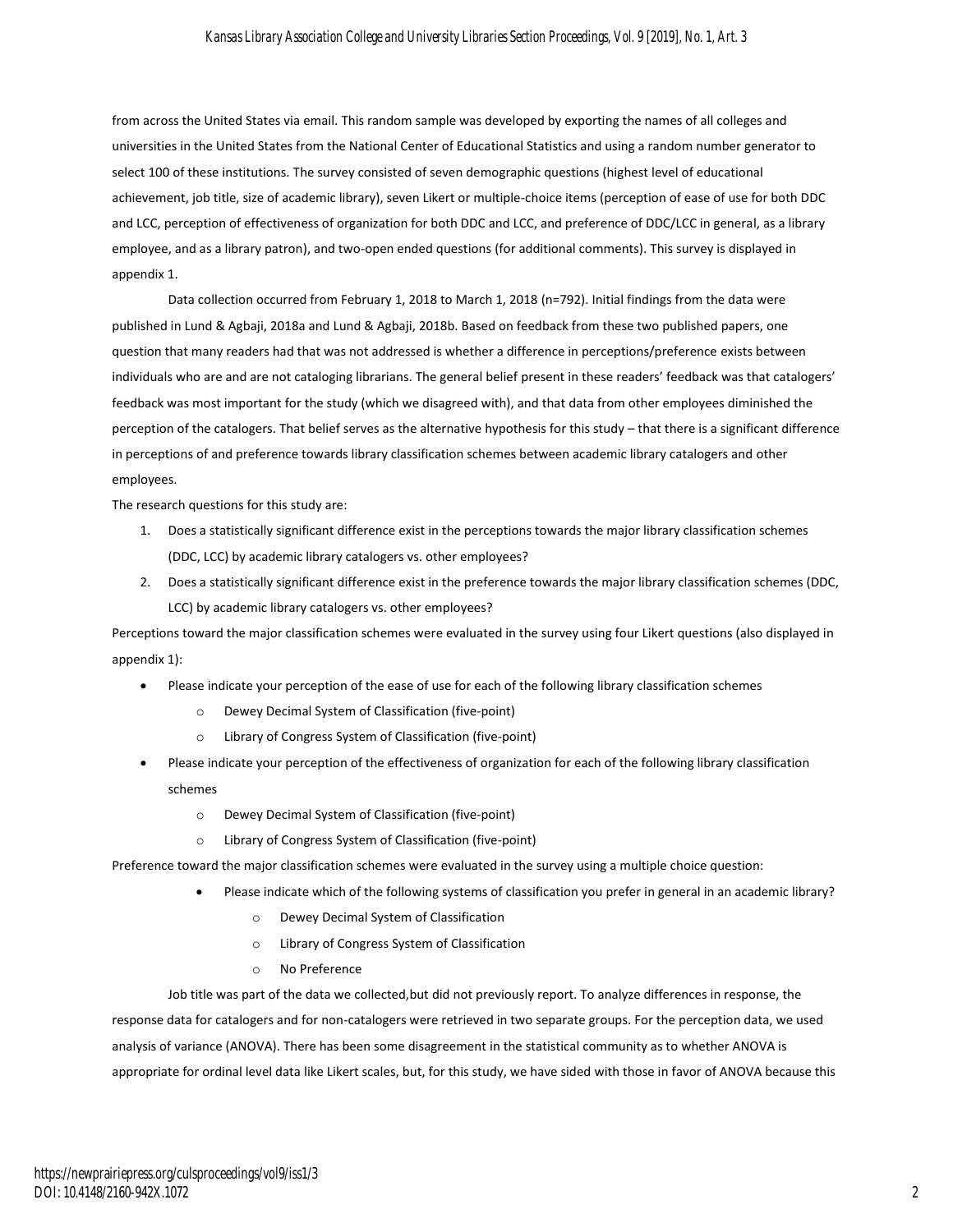will produce the most meaningful findings for readers (Norman, 2010). For the ANOVA tests, the independent variable groups were catalogers and non-catalogers, and the dependent variable groups were the Likert scale ratings.

For the preference data, the question offered multiple choice answers (DDC, LCC, no preference). All variables were nominal level data; thus, the chi-square test of independence is the most appropriate test to use to study statistical difference. The variables in this study were whether the respondent was a cataloger or non-cataloger and the response to the question *which scheme do you prefer in general…* When the resulting statistic was found to be significant for the ANOVA/chi-square, the effect size was also calculated. This will give a very clear picture as to whether a statistically significant difference exists between the groups of catalogers and non-catalogers and the strength of the difference.

#### Results

For clarity, it is important that there *is* a difference in preference between Dewey Decimal and Library of Congress Classification *in general* among the population of library employees. For perception of ease of use, there is a significant difference in perception between DDC and LCC, *F*(1, 1534) = 312, *p* < 0.001, *r* = 0.41 (with the large *F*-value and small *p*-value – well below the .05 threshold for significance – indicating a strong difference between in the amount of respondents favoring LCC and the amount favoring DDC). For effectiveness of organization, there is a significant difference in perception between DDC and LCC, *F*(1, 1478) = 383, *p* < 0.001, *r* = 0.45 (again, indicating a significantly larger number of respondents favor LCC than DDC, and this unlikely to be due to sample error alone). 83% of respondents (n = 639) prefer Library of Congress Classification, as opposed to 6% (n = 46) that prefer DDC, and 11% (n = 85) that have no preference. Statistically speaking, the chance of making an error in the claim that academic library employees prefer LCC to DCC is nil: Roughly, there is a one in greater-than 10,000 chance that the observed difference could occur at random. So we can definitively say that LCC is preferred. The question then becomes, what variables may cause the level of preference to change? This is where we can use our inferential statistics to examine whether a difference exists among catalogers' and non-catalogers' perceptions and preferences.

For the perception of ease of use for Dewey Decimal Classification in academic libraries, there was no significant difference among the populations of catalogers and non-catalogers,  $F(1, 768) = 0.04$ ,  $p = 0.84$ . The mean value for perception among catalogers was 2.9, with a standard deviation of 1.31 (n = 319). The mean value among non-catalogers was 2.92, with a standard deviation of 1.38 (n = 451). The difference in mean values among the two groups is a mere 0.02 (or roughly 0.5%); the difference in standard deviation is only 5%. Essentially, catalogers and non-catalogers have *no* statistical difference in their perceptions of ease of use for Dewey Decimal Classification.

For the perception of ease of use for Library of Congress Classification in academic libraries, there was no significant difference among the populations of catalogers and non-catalogers, F(1, 768) = 0.37, p = 0.54. The mean value among catalogers was 3.92, with a standard deviation of 0.81 (n = 319). The mean value among non-catalogers was 3.88, with a standard deviation of 0.96 (n = 451). This difference in mean values among the two groups is only 0.04 (1%), and difference in standard deviation is 19%. Again, this indicates *no* statistical difference in perceptions of ease of use for Library of Congress Classification among catalogers and non-catalogers.

For the perception of effectiveness of organization for Dewey Decimal Classification in academic libraries, there was no significant difference among the populations of catalogers and non-catalogers, F(1, 728) = 0.01, p = 0.93. The mean value among catalogers was 2.66, with a standard deviation of 1.41 (n = 306). The mean value among non-catalogers was 2.65, with a standard deviation of 1.48 (n = 424). The difference in mean is only 0.01 (0.3%), and standard deviation is only 5%. There is *no*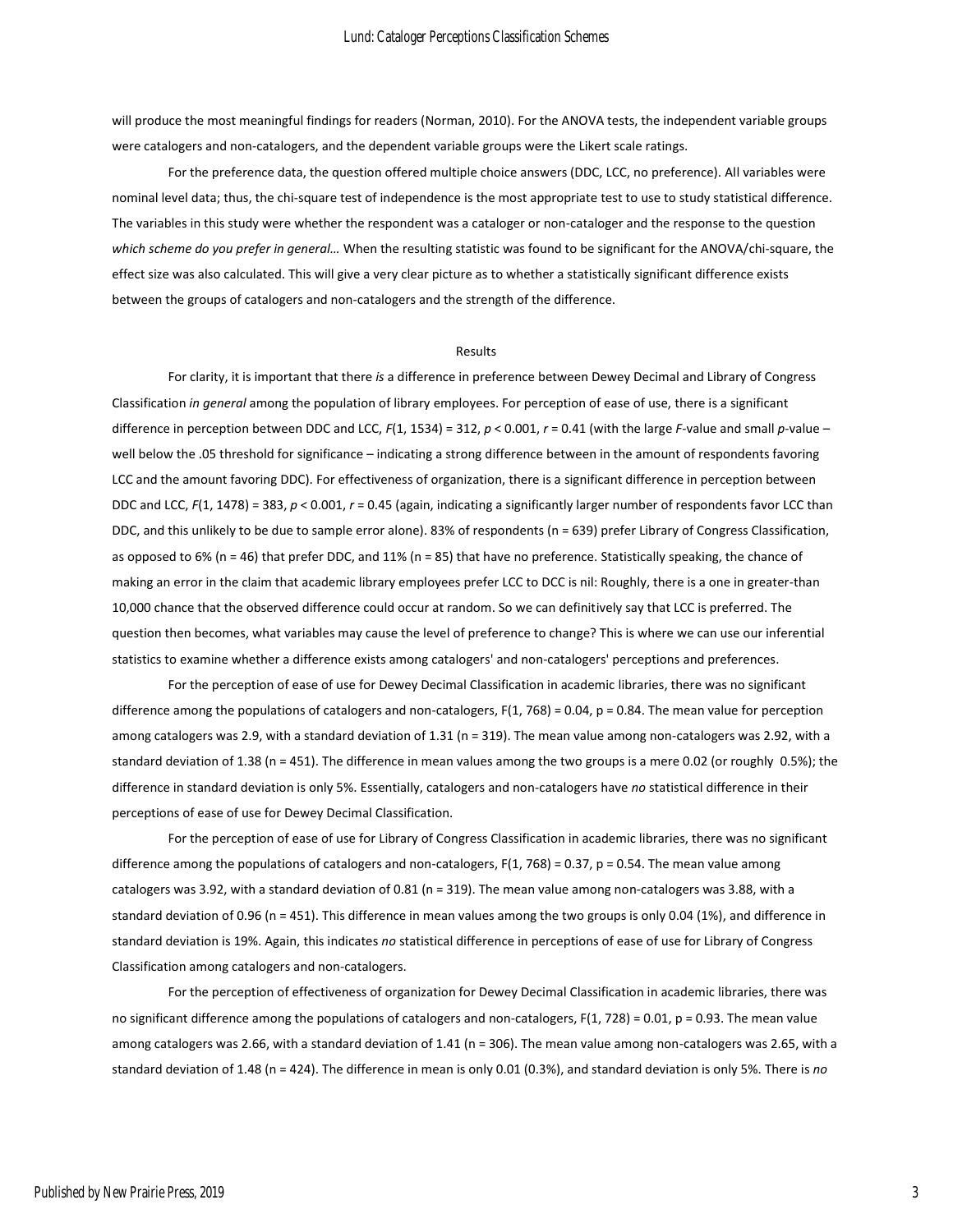statistical difference between the perceptions toward Dewey Decimal Classification's effectiveness of organization among catalogers and non-catalogers.

For the perception of effectiveness of organization for Library of Congress Classification in academic libraries, there was no significant difference among the populations of catalogers and non-catalogers,  $F(1, 752) = 0.47$ ,  $p = 0.49$ . The mean value among catalogers was 3.94, with a standard deviation of 0.86 (n = 315). The mean value among non-catalogers was 3.89, with a standard deviation of 1.07 (n = 439). The difference in the mean values is 0.05 (1%), and standard deviation is 24%. For the fourth time, *no* statistical difference is found between cataloger and non-cataloger perceptions.

None of the perception statistics show any significant difference. In fact, they show that, statistically speaking, we should accept null hypothesis that there is *no* difference. We found no evidence that a library employee's identification as a cataloger has any effect on their perception of the quality of Library of Congress and Dewey Decimal Classification schemes. These findings, however, do not indicate preference. An examination of this relationship would be based on the survey question: "What library classification scheme do you prefer, in general, for use in an academic library?"

A chi-square test of independence was performed to examine the relation between cataloger/non-cataloger status and preference for Dewey Decimal, Library of Congress, or no preference for library classification scheme. The relation between these variables was significant,  $X^2$  (2, N = 770) = 8.85, p = .012, phi = 0.11. Compared to non-catalogers, catalogers were less likely to prefer DDC or to have no preference, and were more likely to prefer LCC.

#### Discussion

The statistical analyses performed on the data indicate that there is no significant difference in perception of Dewey Decimal and Library of Congress Classification schemes among academic library catalogers and non-catalogers; however the chi-square test does indicate a significant difference in preference. How might this difference be described in light of the absence of the perception/preference correlation?

Some of the demographics of the cataloging librarians (non-paraprofessional) are as follows:

- 10% use Dewey currently in their library, versus 83% LCC
- Virtually all (>95%) have a Master of Library Science/PhD degree
- 52% have worked in libraries for 5-20 years
- 64% work in institutions with 10,000 or more students

Some demographics of the non-catalogers:

- 15% use DDC currently in their library, versus 80% LCC
- 71% have a Master of Library Science/PhD degree
- 45% have worked in libraries for 5-20 years
- 60% work in institutions with 10,000 or more students

The statistics are not tremendously different, but it appears that a very small change in some of these demographics does have a profound effect on preferences. For instance, for preference towards the classification schemes based on the scheme currently used, a chi-squre test reveals a strong significant relationship, X<sup>2</sup> (2, N=770) = 94.19, p < 0.001, phi = 0.36. The strength of this relationship is stronger than the relationship with whether or not the respondent is a cataloger, suggesting that the 5% difference in scheme currently used could play a major part in the difference based on job title. In other words, scheme currently used by a library employee has a large effect on preference and perceptions, more so than any other variable.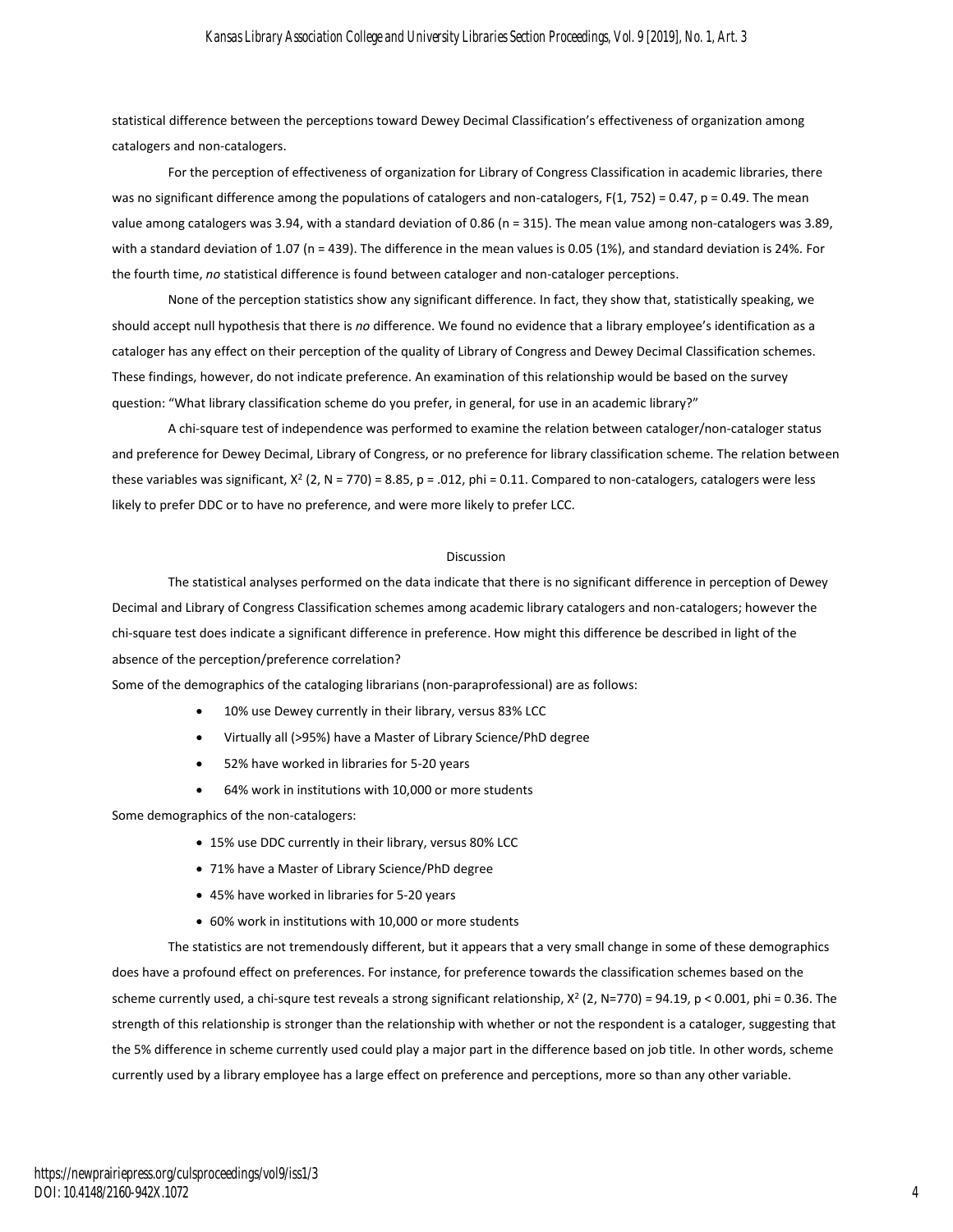In previous articles, we have used a set of beliefs influenced by Robert Zajonc's (1968) familiarity principle to describe the findings, which indicate much more strongly, than any other demographic factor, that the system currently used correlates to the preferred classification scheme. In this paper we have shown that a difference exists in perception among catalogers towards library classification schemes but also that this difference may be described by scheme currently in use. As we entered this research project, we anticipated a thoughtful debate about the positives and negatives of each classification scheme; however, our outcomes are best described simply by familiarity.

#### Conclusion

Whether or not an individual works as a cataloger has no effect perceptions of ease of use or effectiveness of organization for either Dewey Decimal or Library of Congress Classification. The ratings of these schemes are, essentially, statistically identical. While there is a small difference in preference towards the classification schemes, this can be explained by other demographic factors (confounding variables). Thus, we cannot conclusively state that status as a cataloger affects preference either. For all practical intents and purposes, the opinions of catalogers and non-catalogers towards the library classification schemes are the same.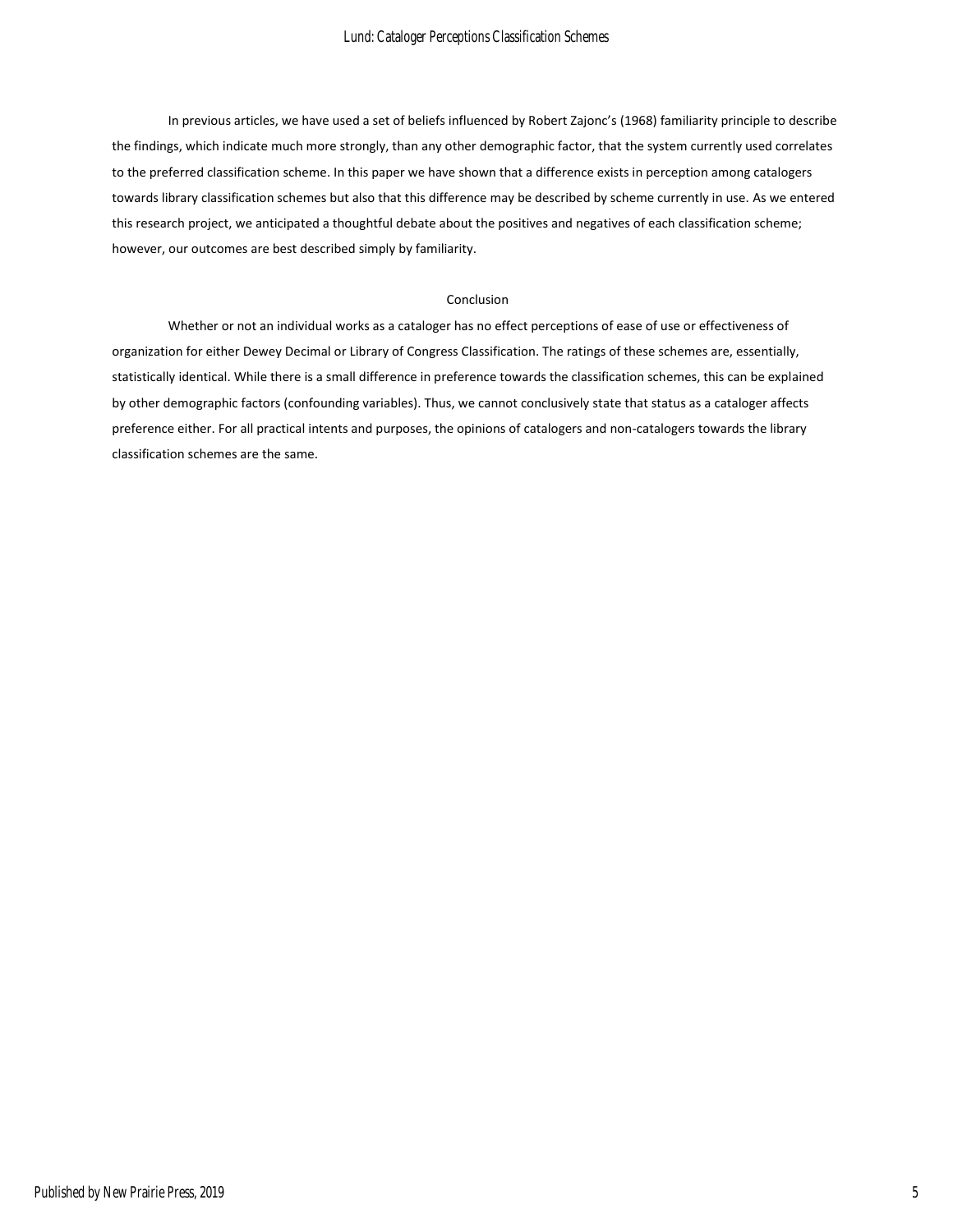#### References

- Cox, E. J., & Myers, A. K. D. (2010). What is a professional cataloger? Perception differences between professionals and paraprofessionals. *Library Resources and Technical Services, 54*(4), 212-226[. https://doi.org/10.5860/lrts.54n4.212](https://doi.org/10.5860/lrts.54n4.212)
- Lund, B. D., & Agbaji, D. A. (2018a). What scheme do we prefer? An examination of preference between Library of Congress and Dewey Decimal Classification among US-Based academic library employees. *Knowledge Organization, 45*(5), 380-392. <https://doi.org/10.5771/0943-7444-2018-5-380>
- Lund, B. D., & Agbaji, D. A. (2018b). Use of Dewey Decimal Classification by academic libraries in the United States. *Cataloging & Classification Quarterly, 56*(7), 1-9. <https://doi.org/10.1080/01639374.2018.1517851>
- Norman, G. (2010). Likert scales, levels of measurement and the "laws" of statistics. *Advances in Health Sciences Education, 15*(5), 625-632.<https://doi.org/10.1007/s10459-010-9222-y>
- Shorten, J., Seikel, M., & Ahrberg, J. H. (2005). Why do you still use Dewey? Academic libraries that continue with Dewey Decimal Classification. *Library Resources and Technical Services, 49*(2), 123-136. <https://doi.org/10.5860/lrts.49n2.123>
- Xu, H. (1996). The impact of automation on job requirements and qualifications for catalogers and reference librarians in academic libraries. *Library Resources and Technical Services, 40*(1), 9-31[. https://doi.org/10.5860/lrts.40n1.9](https://doi.org/10.5860/lrts.40n1.9)
- Zajonc, R. B. (1968). Attitudinal effects of mere exposure. *Journal of Personality and Social Psychology, 9*(2), 1-27. <https://doi.org/10.1037/h0025848>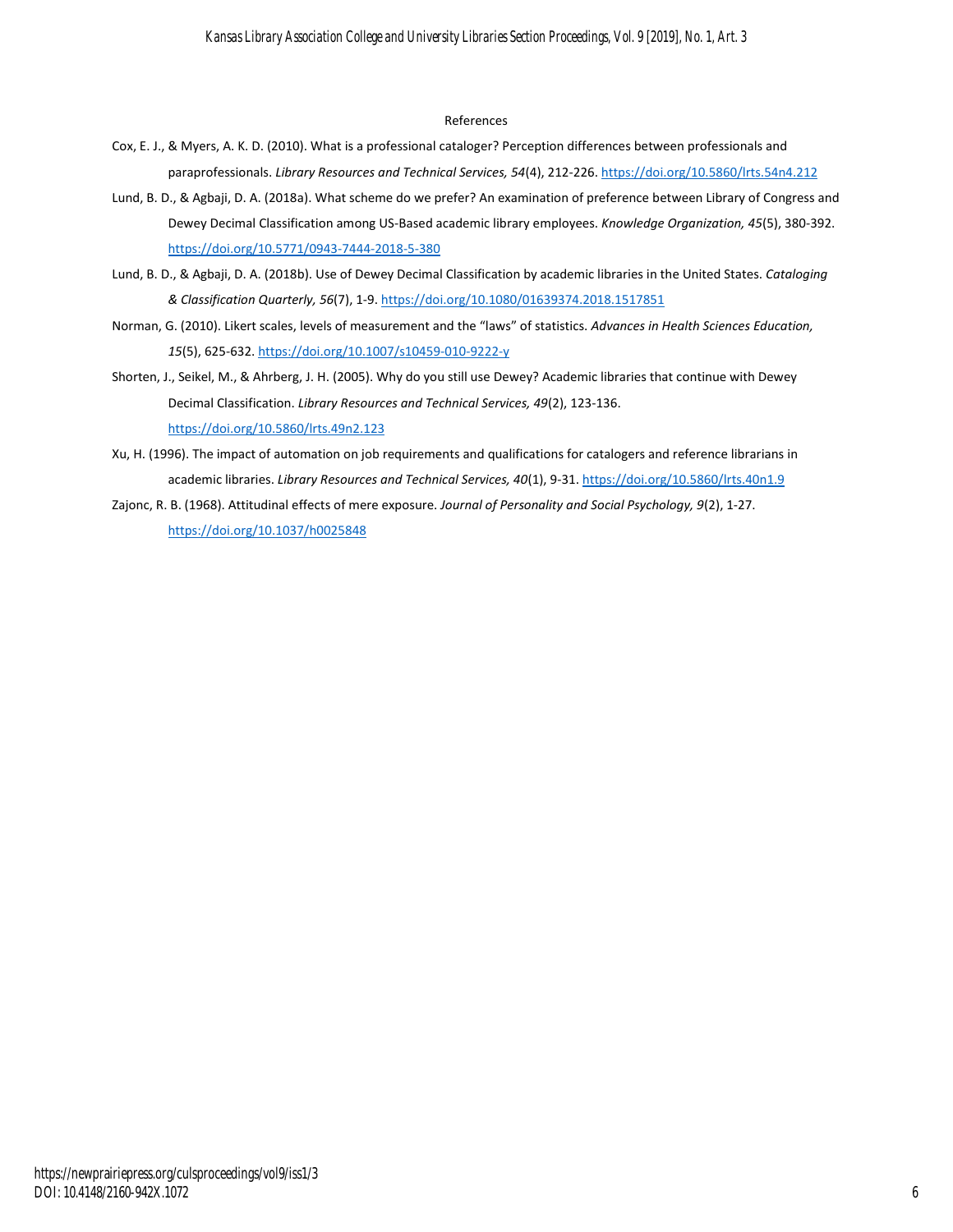#### Appendix

Survey of Academic Library Faculty/Staff Preferences of Library Classification Schema

- 1. Please indicate if the library in which you are employed uses the Dewey Decimal System of Classification or the Library of Congress System of Classification for the majority of its collections
	- a. Dewey Decimal Classification Scheme
	- b. Library of Congress Classification Scheme
	- c. Other
	- d. Not Sure
- 2. Please indicate if you have received a MLS/MLIS/PhD in Library and Information Science
	- a. Yes, I have a MLS/MLIS/PhD Degree
	- b. No, I do not have a MLS/MLIS/PhD Degree
	- c. I am currently pursuing an advanced degree
- 3. Please indicate which job title describes the MAJORITY of your duties in your current position
	- a. Cataloger
	- b. Reference/Instruction
	- c. Administration
	- d. Special Collections/Archives
	- e. Systems
	- f. Collection Development
	- g. Outreach
	- h. Circulation
	- i. Other
- 4. Please indicate how much experience you have working in a library in any capacity
	- a. 5 years or less
	- b. 6-10 years
	- c. 11-15 years
	- d. 16-20 years
	- e. 21-25 years
	- f. 26-30 years
	- g. 31-35 years
	- h. Over 35 years
- 5. Please indicate the number of full-time or FTE students at the university at which you work
	- a. Two-year small: 1999 students or less
	- b. Two-year medium: 2000-4999 students
	- c. Two-year large: 5000 student or more
	- d. Four-year small: 2999 students or less
	- e. Four-year medium: 3000-9999 students
	- f. Four-year large: 10000 students or more
	- g. Other